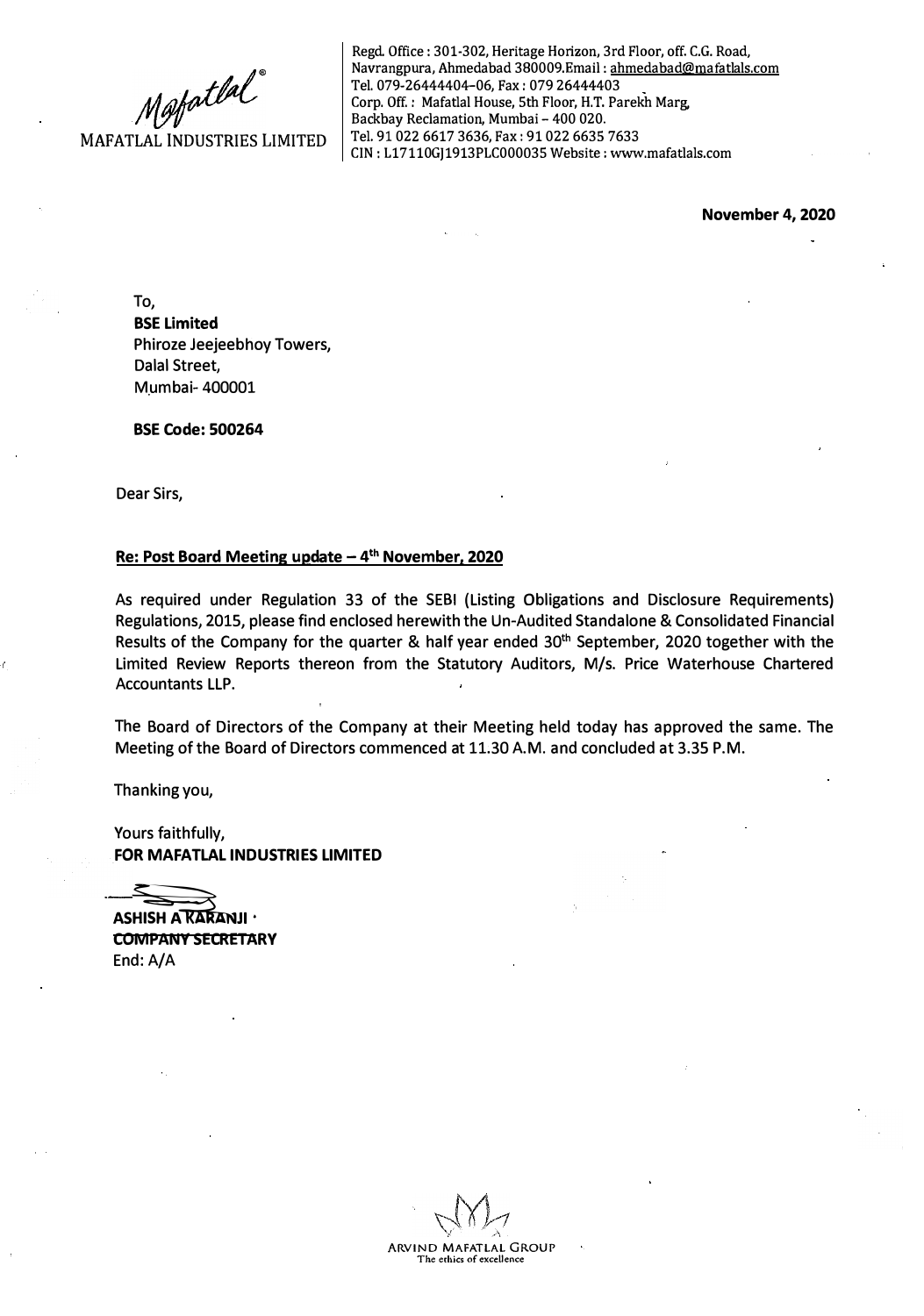|                | <b>MAFATLAL INDUSTRIES LIMITED</b><br>Regd. Office: 301-302, Heritage Horizon, 3rd Floor, Off C. G. Road, Navrangpura, Ahmedabad - 380 009.<br>Tel:079-26444404-06, Fax:079-26444403, Website:www.mafatlals.com,<br>Email:ahmedabad@mafatlals.com, CIN L17110GJ1913PLC000035 |                                          |                                     |                                          |                                          |                                          |                             |  |
|----------------|------------------------------------------------------------------------------------------------------------------------------------------------------------------------------------------------------------------------------------------------------------------------------|------------------------------------------|-------------------------------------|------------------------------------------|------------------------------------------|------------------------------------------|-----------------------------|--|
|                | STATEMENT OF UNAUDITED STANDALONE FINANCIAL RESULTS FOR THE QUARTER AND SIX MONTHS ENDED 30TH SEPTEMBER, 2020                                                                                                                                                                |                                          |                                     |                                          |                                          |                                          |                             |  |
|                |                                                                                                                                                                                                                                                                              |                                          |                                     |                                          |                                          |                                          | (Rs. in Lakhs)              |  |
|                |                                                                                                                                                                                                                                                                              |                                          | Quarter ended                       |                                          |                                          | <b>Six Months ended</b>                  | <b>Financial Year ended</b> |  |
| Sr.<br>No.     | <b>PARTICULARS</b>                                                                                                                                                                                                                                                           | 30th September, 2020<br><b>Unaudited</b> | 30th June, 2020<br><b>Unaudited</b> | 30th September, 2019<br><b>Unaudited</b> | 30th September, 2020<br><b>Unaudited</b> | 30th September, 2019<br><b>Unaudited</b> | 31st March, 2020<br>Audited |  |
| $\overline{1}$ | Revenue                                                                                                                                                                                                                                                                      |                                          |                                     |                                          |                                          |                                          |                             |  |
| a              | Revenue from operations                                                                                                                                                                                                                                                      | 17,012.27                                | 4,078.07                            | 28,005.63                                | 21,090.34                                | 55,209.82                                | 100,535.45                  |  |
| b              | Other Income (Refer note no.5)                                                                                                                                                                                                                                               | 275.08<br>17.287.35                      | 835.20<br>4.913.27                  | 1,155.83<br>29,161.46                    | 1,110.28<br>22.200.62                    | 1,557.85<br>56.767.67                    | 5,676.86<br>106,212.31      |  |
|                | Total Revenue (a + b)                                                                                                                                                                                                                                                        |                                          |                                     |                                          |                                          |                                          |                             |  |
| $\overline{2}$ | <b>Expenses</b>                                                                                                                                                                                                                                                              |                                          |                                     |                                          |                                          |                                          |                             |  |
| a              | Cost of materials consumed                                                                                                                                                                                                                                                   | 2.984.42                                 | 376.73                              | 7.252.56                                 | 3.361.15                                 | 14.219.40                                | 29.157.59                   |  |
| b              | Purchases of stock-in-trade                                                                                                                                                                                                                                                  | 9.022.17                                 | 2.348.10                            | 15.873.65                                | 11.370.27                                | 28.917.40                                | 50.731.71                   |  |
| c              | Changes in inventories of finished goods, work-in-progress and stock-in-trade                                                                                                                                                                                                | 3.233.57                                 | 796.75                              | (569.46)                                 | 4.030.32                                 | 126.65                                   | (1,472.10)                  |  |
| d              | Employee benefits expense                                                                                                                                                                                                                                                    | 1,266.74                                 | 1,381.25                            | 2,241.22                                 | 2,647.99                                 | 4,728.80                                 | 8,834.90                    |  |
| e              | Finance costs (Net)                                                                                                                                                                                                                                                          | 542.36<br>438.96                         | 546.70<br>452.04                    | 858.57<br>418.87                         | 1.089.06<br>891.00                       | 1.687.42<br>833.71                       | 3.143.29<br>1.717.98        |  |
|                | Depreciation and amortisation expense<br>Other expenses                                                                                                                                                                                                                      | 1,702.63                                 | 951.49                              | 3,304.97                                 | 2,654.12                                 | 7,062.26                                 | 13,975.69                   |  |
| $\mathbf{q}$   | <b>Total expenses</b>                                                                                                                                                                                                                                                        | 19,190.85                                | 6.853.06                            | 29,380.38                                | 26,043.91                                | 57,575.64                                | 106.089.06                  |  |
|                |                                                                                                                                                                                                                                                                              |                                          |                                     |                                          |                                          |                                          |                             |  |
| 3              | Profit / (Loss) before exceptional items and tax (1-2)                                                                                                                                                                                                                       | (1,903.50)                               | (1,939.79)                          | (218.92)                                 | (3,843.29)                               | (807.97)                                 | 123.25                      |  |
| $\overline{4}$ | Exceptional items (Refer note no. 6 and 7)                                                                                                                                                                                                                                   |                                          | (1,819.11)                          | (756.35)                                 | (1,819.11)                               | (687.53)                                 | (1,459.18)                  |  |
| 5              | Loss before tax $(3 - 4)$                                                                                                                                                                                                                                                    | (1.903.50)                               | (3.758.90)                          | (975.27)                                 | (5.662.40)                               | (1.495.50)                               | (1, 335.93)                 |  |
| 6              | <b>Tax expense</b>                                                                                                                                                                                                                                                           |                                          |                                     |                                          |                                          |                                          |                             |  |
| a              | Current tax                                                                                                                                                                                                                                                                  |                                          |                                     |                                          |                                          |                                          |                             |  |
| $\mathbf b$    | (Short) / Excess provision of tax for earlier years                                                                                                                                                                                                                          |                                          |                                     |                                          | ٠                                        |                                          | (34.87)                     |  |
| C              | Deferred tax (charge) / credit                                                                                                                                                                                                                                               |                                          | $\sim$                              | ä,                                       | ÷.                                       |                                          |                             |  |
|                | Total tax expense (net)                                                                                                                                                                                                                                                      | $\sim$                                   | ÷                                   | ÷                                        | ÷                                        | ÷                                        | (34.87)                     |  |
| $\overline{7}$ | Loss for the period $(5 - 6)$                                                                                                                                                                                                                                                | (1,903.50)                               | (3,758.90)                          | (975.27)                                 | (5,662.40)                               | (1, 495.50)                              | (1,370.80)                  |  |
| 8              | Other comprehensive income                                                                                                                                                                                                                                                   |                                          |                                     |                                          |                                          |                                          |                             |  |
|                | tems that will not be reclassified to profit or loss                                                                                                                                                                                                                         |                                          |                                     |                                          |                                          |                                          |                             |  |
|                | Gain / (Loss) on Fair value of Investments                                                                                                                                                                                                                                   | 15.038.78                                | 4.315.60                            | (1,362.76)                               | 19.354.38                                | (8,834.37)                               | (20, 605.35)                |  |
|                | Actuarial Gain / (Loss) on Defined Benefit Plans (net of tax)                                                                                                                                                                                                                | (18.48)                                  | (11.81)                             | (19.73)                                  | (30.29)                                  | (43.62)                                  | (290.25)                    |  |
| 9              | Total comprehensive income for the period (7 + 8)                                                                                                                                                                                                                            | 13,116.80                                | 544.89                              | (2,357.76)                               | 13,661.69                                | (10, 373.49)                             | (22, 266.40)                |  |
| 10<br>11       | Paid-up equity share capital (face value of Rs. 10/- per share)<br>Other Equity                                                                                                                                                                                              | 1.391.28                                 | 1,391.28<br>٠                       | 1,391.28                                 | 1,391.28<br>٠                            | 1,391.28                                 | 1.391.28<br>27,064.67       |  |
| 12             | Loss per share [face value of Rs. 10/- per share] (not annualized)<br><b>Basic and Diluted</b>                                                                                                                                                                               | (13.68)                                  | (27.02)                             | (7.01)                                   | (40.70)                                  | (10.75)                                  | (9.85)                      |  |

See accompanying notes to the Financial Results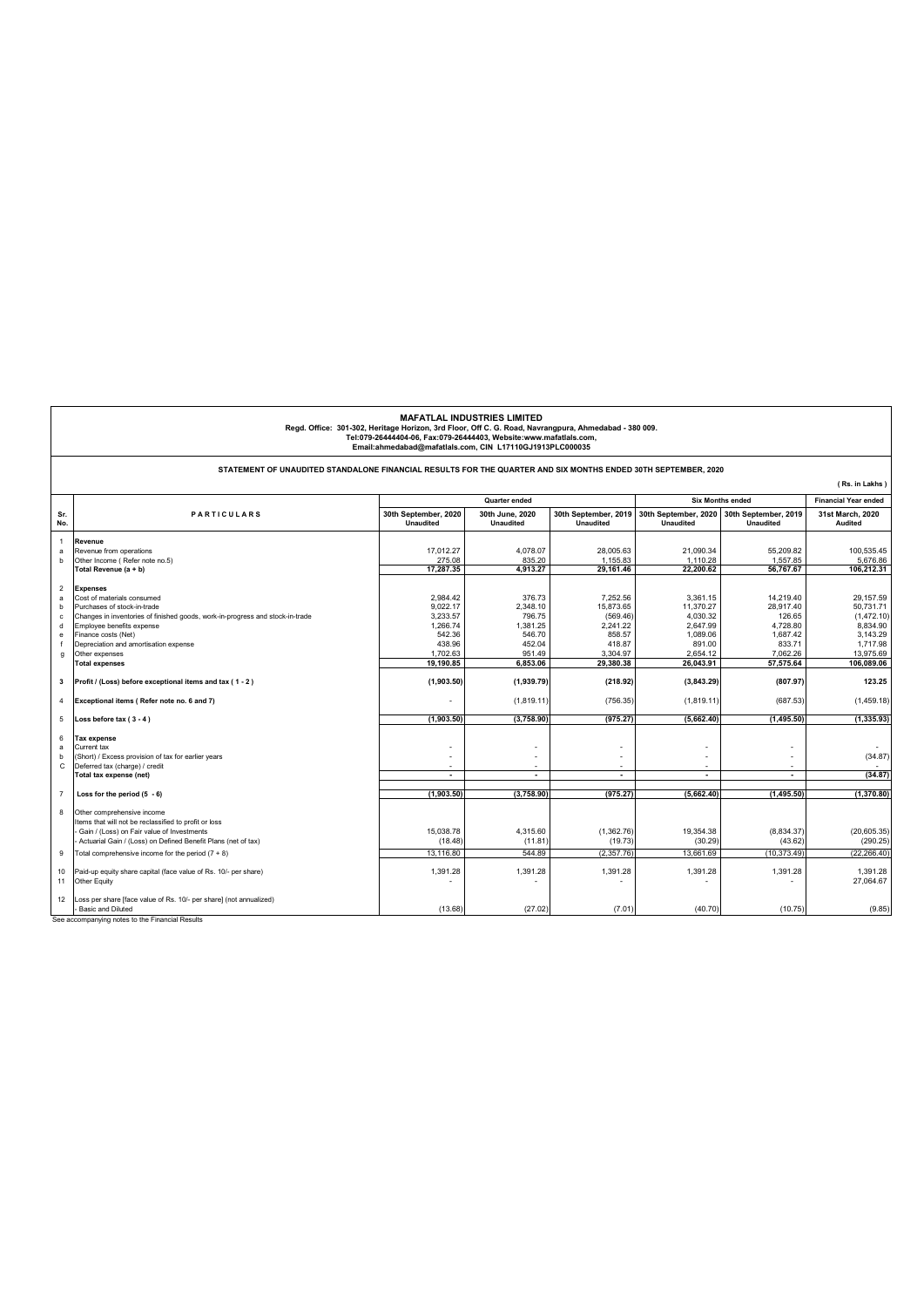| <b>Particulars</b>                                                                     | As at 30th                             | As at 31st                                                                                                                                                                            |
|----------------------------------------------------------------------------------------|----------------------------------------|---------------------------------------------------------------------------------------------------------------------------------------------------------------------------------------|
|                                                                                        | September,<br>2020<br><b>Unaudited</b> | March,<br>2020<br>Audited                                                                                                                                                             |
| ASSETS                                                                                 |                                        |                                                                                                                                                                                       |
| <b>Non Current Assets</b>                                                              |                                        |                                                                                                                                                                                       |
| (a) Property, Plant and Equipment                                                      | 12,494.79                              | 13,154.75                                                                                                                                                                             |
| (b) Capital work-in-progress                                                           | 4.25                                   |                                                                                                                                                                                       |
| (c) Right-of-use Assets                                                                |                                        | 66.83                                                                                                                                                                                 |
| (d) Investment Properties                                                              |                                        | 250.68                                                                                                                                                                                |
| (e) Intangible assets                                                                  | 248.73                                 |                                                                                                                                                                                       |
|                                                                                        | 290.20                                 | 346.34                                                                                                                                                                                |
| (f) Investments in a subsidiary                                                        | 47.50                                  | 27.50                                                                                                                                                                                 |
| (g) Financial Assets                                                                   |                                        |                                                                                                                                                                                       |
| (i) Investments                                                                        | 36,130.15                              | 16,775.80                                                                                                                                                                             |
| (ii) Loans                                                                             | 469.19                                 | 481.18                                                                                                                                                                                |
| (iii) Others financial assets                                                          | 485.91                                 | 566.74                                                                                                                                                                                |
| (h) Deferred tax assets (net)                                                          | 1,227.96                               | 1,227.96                                                                                                                                                                              |
| (i) Other non-current assets                                                           | 76.69                                  | 94.19                                                                                                                                                                                 |
| (i) Income tax asset (net)                                                             | 1,499.58                               | 1,701.46                                                                                                                                                                              |
| <b>Total Non - Current Assets</b>                                                      | 52,974.95                              | 34,693.43                                                                                                                                                                             |
|                                                                                        |                                        |                                                                                                                                                                                       |
| <b>Current Assets</b>                                                                  |                                        |                                                                                                                                                                                       |
| (a) Inventories                                                                        | 6,144.15                               | 10,605.69                                                                                                                                                                             |
| (b) Financial Assets                                                                   |                                        |                                                                                                                                                                                       |
| (i) Investments                                                                        |                                        |                                                                                                                                                                                       |
|                                                                                        | 65.00                                  | 65.00                                                                                                                                                                                 |
| (ii) Trade receivables                                                                 | 21,846.75                              | 25,467.82                                                                                                                                                                             |
| (iii) Cash and cash equivalents                                                        | 1,709.76                               | 2,695.21                                                                                                                                                                              |
| (iv) Bank balances other than (iii) above                                              | 1,209.91                               | 884.48                                                                                                                                                                                |
| (v) Loans                                                                              | 654.76                                 | 696.60                                                                                                                                                                                |
| (c) Other current assets                                                               | 3,361.39                               | 4,040.26                                                                                                                                                                              |
|                                                                                        |                                        |                                                                                                                                                                                       |
| (d) Assets held for sale                                                               | 490.09                                 |                                                                                                                                                                                       |
| <b>Total Current Assets</b>                                                            | 35,481.81                              |                                                                                                                                                                                       |
|                                                                                        |                                        |                                                                                                                                                                                       |
| Total Assets                                                                           | 88,456.76                              | 2,476.65<br>46,931.71<br>81,625.14                                                                                                                                                    |
|                                                                                        |                                        |                                                                                                                                                                                       |
|                                                                                        |                                        |                                                                                                                                                                                       |
|                                                                                        |                                        |                                                                                                                                                                                       |
|                                                                                        | 1,391.22                               |                                                                                                                                                                                       |
| (b) Other Equity                                                                       | 40,748.61                              | 1,391.22<br>27,064.67                                                                                                                                                                 |
| <b>EQUITY AND LIABILITIES</b><br>(a) Equity Share capital<br>Total equity              | 42,139.83                              |                                                                                                                                                                                       |
| Equity                                                                                 |                                        |                                                                                                                                                                                       |
|                                                                                        |                                        |                                                                                                                                                                                       |
| Liabilities<br><b>Non current Liabilities</b>                                          |                                        |                                                                                                                                                                                       |
| (a) Financial Liabilities                                                              |                                        |                                                                                                                                                                                       |
| (i) Borrowings                                                                         | 2,528.31                               |                                                                                                                                                                                       |
| (ii) Other financial liabilities                                                       | 582.70                                 |                                                                                                                                                                                       |
| (b) Other non-current liabilities                                                      | 336.40                                 |                                                                                                                                                                                       |
| <b>Total Non - Current Liabilities</b>                                                 | 3,447.41                               |                                                                                                                                                                                       |
|                                                                                        |                                        |                                                                                                                                                                                       |
| <b>Current Liabilities</b>                                                             |                                        |                                                                                                                                                                                       |
| (a) Financial Liabilities                                                              |                                        |                                                                                                                                                                                       |
| (i) Borrowings                                                                         | 8,574.06                               |                                                                                                                                                                                       |
| (ii) Trade payables                                                                    |                                        |                                                                                                                                                                                       |
| - total outstanding dues of micro enterprises and small enterprises; and               |                                        |                                                                                                                                                                                       |
|                                                                                        | 164.66                                 |                                                                                                                                                                                       |
| total outstanding dues of creditors other than micro enterprises and small enterprises | 24,311.21                              |                                                                                                                                                                                       |
| (iii) Lease liabilities                                                                |                                        |                                                                                                                                                                                       |
| (iv) Other financial liabilities                                                       | 6,047.65                               |                                                                                                                                                                                       |
|                                                                                        | 1,407.09                               |                                                                                                                                                                                       |
| (b) Provisions<br>(c) Other current liabilities                                        | 1,294.04                               |                                                                                                                                                                                       |
| (d) Income Tax Liabilities (Net)                                                       | 141.24                                 |                                                                                                                                                                                       |
| (e) Advances received against assets held for sale                                     | 929.57                                 |                                                                                                                                                                                       |
| <b>Total Current Liabilities</b>                                                       | 42,869.52                              |                                                                                                                                                                                       |
| <b>Total Liabilities</b>                                                               | 46,316.93                              |                                                                                                                                                                                       |
|                                                                                        |                                        | 28,455.89<br>6,239.24<br>601.38<br>401.49<br>7,242.11<br>7,183.52<br>470.41<br>30,929.78<br>74.20<br>2,204.34<br>1,300.87<br>1,479.28<br>141.24<br>2,143.50<br>45,927.14<br>53,169.25 |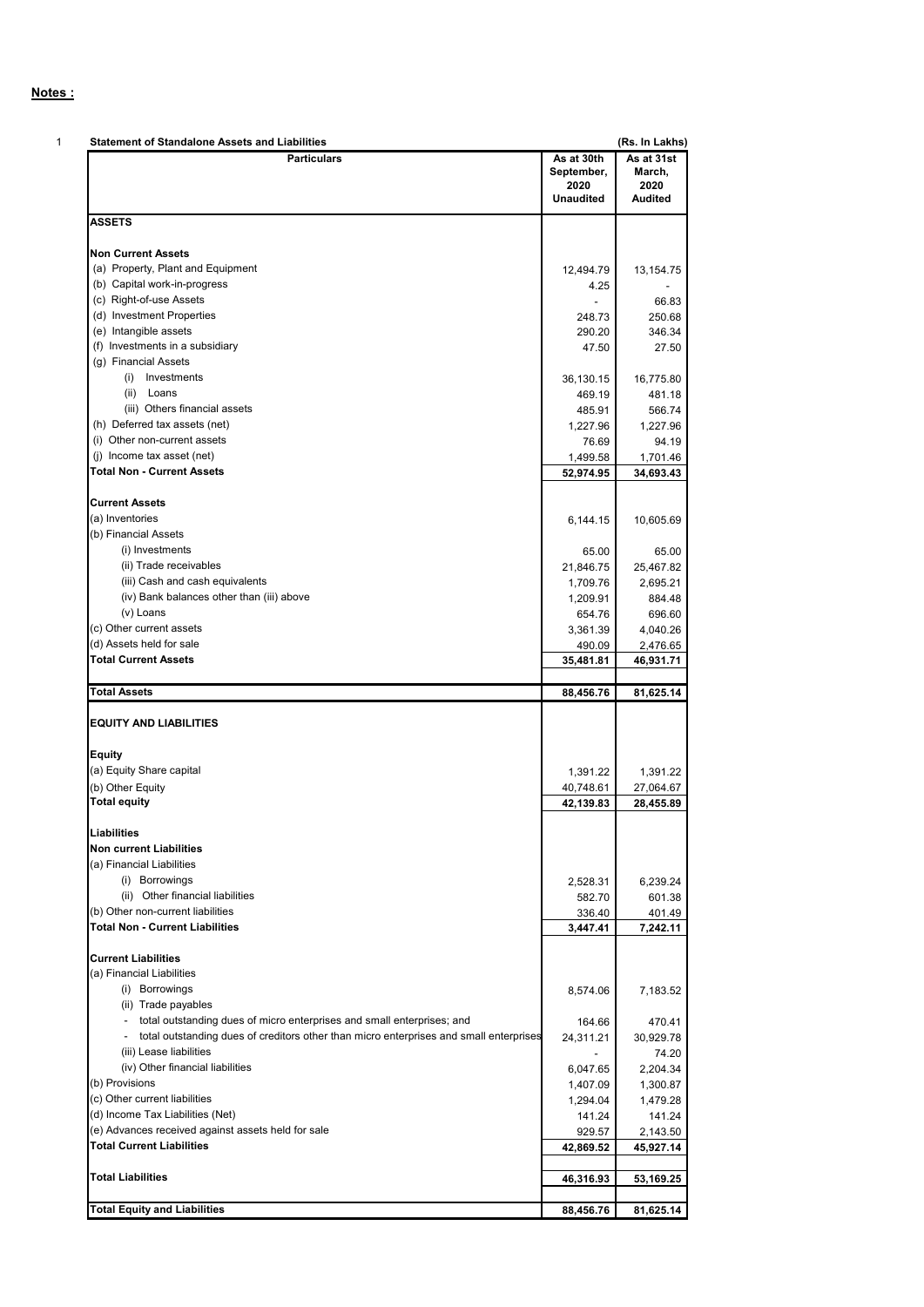| 2 | Standalone Statement of Cash Flow for the six months ended September 30, 2020                                                                          |                            | (Rs. In Lakhs)             |
|---|--------------------------------------------------------------------------------------------------------------------------------------------------------|----------------------------|----------------------------|
|   | <b>Particulars</b>                                                                                                                                     | <b>Six months</b><br>ended | Six months<br>ended        |
|   |                                                                                                                                                        | 30th<br>September,<br>2020 | 30th<br>September,<br>2019 |
|   |                                                                                                                                                        | <b>Unaudited</b>           | <b>Unaudited</b>           |
|   | A. Cash flow from operating activities                                                                                                                 |                            |                            |
|   | Net (Loss) before exceptional items and tax as per the Statement of Profit and Loss<br><b>Adjustments for:</b>                                         | (3,843.29)                 | (807.97)                   |
|   | <b>Employee Stock Option Expense</b>                                                                                                                   | 22.25                      | 5.66                       |
|   | Depreciation and amoritsation<br>Finance costs                                                                                                         | 891.00<br>1,089.06         | 833.71<br>1,687.42         |
|   | Gain on sale of Property Plant and Equipment                                                                                                           | (461.74)                   | (38.29)                    |
|   | Interest Income                                                                                                                                        | (56.76)                    | (77.11)                    |
|   | Apportionment of government grant                                                                                                                      | (65.09)                    | (66.70)                    |
|   | Dividend income                                                                                                                                        | (4.44)                     | (636.71)                   |
|   | Rental Income on Investment Properties                                                                                                                 | (145.09)                   | (222.29)                   |
|   | Utility and other receipts in respect of investment properties                                                                                         | (325.26)                   | (430.32)                   |
|   | Bad trade and other receivables/ Loans and advances written off (net)                                                                                  | 0.51                       | 6.79                       |
|   | Provision for doubtful debts/advances                                                                                                                  | 20.07<br>53.76             | 5.21                       |
|   | Net unrealised exchange loss /(gain)<br>Operating (loss)/profit before working capital changes                                                         | (2,825.02)                 | (42.93)<br>216.47          |
|   | Changes in working capital                                                                                                                             |                            |                            |
|   | Adjustments for (increase) / decrease in operating assets:                                                                                             |                            |                            |
|   | Inventories                                                                                                                                            | 4,461.54                   | 283.85                     |
|   | Trade receivables                                                                                                                                      | 3,546.79                   | (7,329.33)                 |
|   | Current Loans and advances                                                                                                                             | 41.84                      | 0.62                       |
|   | Non current loans and advances                                                                                                                         | 11.99                      | $\blacksquare$             |
|   | Other Current Financial Assets                                                                                                                         | $\overline{a}$             | (16.85)                    |
|   | Other Non Current Financial Assets<br>Other Bank Balances                                                                                              | (325.43)                   | (50.92)<br>113.27          |
|   | Other Current Assets                                                                                                                                   | 678.87                     | (82.56)                    |
|   |                                                                                                                                                        |                            |                            |
|   | Adjustments for increase / (decrease) in operating liabilities:                                                                                        |                            |                            |
|   | Other Non Current Financial Liabilities                                                                                                                | (18.68)                    | (74.14)                    |
|   | Other Non current Liabilities<br>Trade and other payables                                                                                              | (6,924.32)                 | 9.08<br>7,107.75           |
|   | Other Current Financial Liabilities (excluding current maturities of non current borrowings)                                                           | (9.01)                     | 17.98                      |
|   | <b>Current Provisions</b>                                                                                                                              | 75.93                      | (122.56)                   |
|   | <b>Other Current Liabilities</b>                                                                                                                       | (182.99)                   | 848.14                     |
|   | <b>Changes in Working Capital</b>                                                                                                                      | 1,356.53                   | 704.33                     |
|   | Cash (utilised in) / generated from Operations                                                                                                         | (1,468.49)                 | 920.80                     |
|   | Net income tax (paid) / refunds                                                                                                                        | 201.88                     | (45.70)                    |
|   | Net Cash (outflow) / inflow from operating activities before exceptional items                                                                         | (1, 266.61)                | 875.10                     |
|   | <b>Exceptional Items</b><br>Net Cash (outflow) / inflow from operating activities                                                                      | (1,819.11)<br>(3,085.72)   | (687.53)<br>187.57         |
|   |                                                                                                                                                        |                            |                            |
|   | <b>B.</b> Cash flow from investing activities                                                                                                          |                            |                            |
|   | Purchase of Property, Plant and Equipment including capital advances                                                                                   |                            | (178.01)                   |
|   | Investment in Subsidiary                                                                                                                               | (20.00)                    |                            |
|   | Proceeds from disposal of Property, Plant and Equipment / Assets held for sale<br>Purchase of Intangible Assets including intangible under development | 1,131.87                   | 1,405.22<br>(12.01)        |
|   | Deposits Matured / (Placed) with banks                                                                                                                 | 80.83                      | 262.48                     |
|   | Interest received                                                                                                                                      | 56.76                      | 77.11                      |
|   | Dividend income                                                                                                                                        | 4.44                       | 636.71                     |
|   | Rental Income on Investment Properties                                                                                                                 | 145.09                     | 222.29                     |
|   | Utility and other receipts in respect of investment properties                                                                                         | 325.26                     | 430.32                     |
|   | Net cash inflow from investing activities                                                                                                              | 1,724.25                   | 2,844.11                   |
|   | C. Cash flow from financing activities                                                                                                                 |                            |                            |
|   | Non current Borrowings taken                                                                                                                           |                            | 3,813.00                   |
|   | Interest Paid                                                                                                                                          | (947.69)                   | (1,693.36)                 |
|   | Non current borrowings repaid                                                                                                                          |                            | (1,536.54)                 |
|   | Current borrowings taken / (repaid) (Net)                                                                                                              | 1,390.54                   | (2, 555.57)                |
|   | Principal element of lease payments                                                                                                                    | (66.83)                    |                            |
|   | Net Cash (outflow) / inflow from financing activities                                                                                                  | 376.02                     | (1,972.47)                 |
|   | Net Increase / (Decrease) in cash and cash equivalents                                                                                                 | (985.45)                   | 1,059.21                   |
|   | Cash and cash equivalents at the beginning of the period<br>Cash and cash equivalents at the end of the period                                         | 2,695.21<br>1,709.76       | 1,019.73<br>2,078.94       |
|   |                                                                                                                                                        |                            |                            |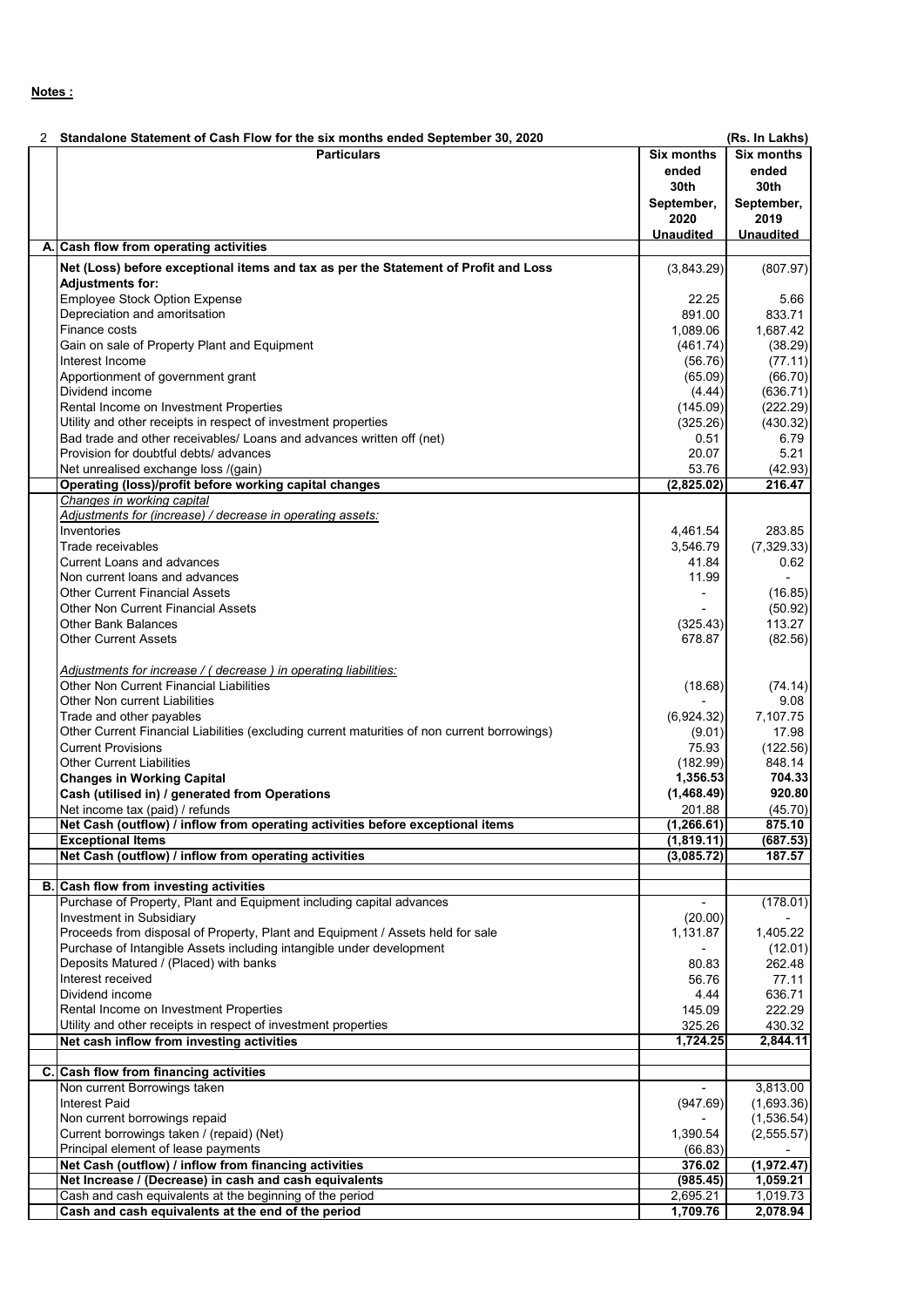## **NOTES:**

- 3. The above results for the quarter and six months ended 30<sup>th</sup>September, 2020 were reviewed by the Audit Committee and approved by the Board of Directors at its meeting held on 4<sup>th</sup> November 2020. They have been subjected to Limited Review by Statutory Auditors.
- 4. During the quarter ended 30<sup>th</sup> September, 2020, there is no change in the status of the litigation in respect of Company's entitlement for Transfer of Development Rights against surrender of part of leasehold land at Mazagaon to Municipal Corporation of Greater Mumbai compared to what has been reported in the annual financial statements for the year ended 31<sup>st</sup> March, 2019.
- 5. Other income includes net profit on sale of surplus land parcels aggregating to NIL and Rs. 463.21 lakhs for the quarter and six months ended  $30<sup>th</sup>$  September 2020 respectively (Corresponding quarter and six months Nil).
- 6. Exceptional item for the quarter and six months ended 30<sup>th</sup> September, 2019 includes the impact of strategic initiatives undertaken by the Company in the year 2018-19 to substantially scale down Navsari operations comprising of Denim so as to improve its financial position. Manufacturing operations at Navsari comprising of Denim have been closed. However, activities such as stock liquidation, sale of machinery, collection of receivables and routine maintenance of plant are being carried on. The Company now expects to complete all the aforesaid activities by 31<sup>st</sup> December, 2020.

|                                           |                          |                        | (Rs. in lakhs) |
|-------------------------------------------|--------------------------|------------------------|----------------|
|                                           | Quarter ended            | Six months             | Year ended     |
|                                           | 30th                     | ended 30 <sup>th</sup> | 31st March,    |
|                                           | September,<br>September, |                        | 2020           |
|                                           | 2019                     | 2019                   |                |
| One-time employee's settlement            | 736.24                   | 736.24                 | 736.24         |
| Net Loss / (Gain) on Assets held for sale | 20.11                    | (48.71)                | 722.94         |
| and Inventories                           |                          |                        |                |
| <b>Total</b>                              | 756.35                   | 687.53                 | 1,459.18       |

Consequent to the above-mentioned initiatives undertaken by the Management, results for the quarter and six months ended  $30<sup>th</sup>$  September, 2020 are not comparable with the corresponding period of the previous year.

7. On account of outbreak of Covid-19, the Central Government/ Concerned State Governments had imposed countrywide lockdown on 24th March 2020, consequent to which the Company had decided to temporarily suspend manufacturing operations at its facilities. Since then, the Government of India has progressively relaxed lockdown conditions and accordingly, the Company has recommenced its operations at plant location from 14th May, 2020 in a phased manner. The Company's operations have been impacted because of the lockdown having consequent impact on Revenue from operations and profitability for the quarter and six months ended 30th September 2020.

Further, the Company had estimated and recognized an impairment loss against carrying value of receivables, inventories and assets held for sale aggregating to Rs. 1,819.11 lakhs as at 30th June 2020, owing to Covid-19 related uncertainties and disclosed the same under exceptional item for during the quarter ended 30th June 2020 and no additional impairment provision is considered necessary as at 30th September 2020. The Company continues to carry out an assessment of the impact of Covid-19 on its liquidity position and on the recoverability and carrying values of its assets and it believes that in the preparation of the standalone financial results, it has taken into account all known events arising from Covid-19 pandemic. However, the impact assessment of Covid-19 is a continuing process given the uncertainties associated with its nature and duration and accordingly the eventual outcome of the impact may be different from that estimated as at the date of approval of these financial results.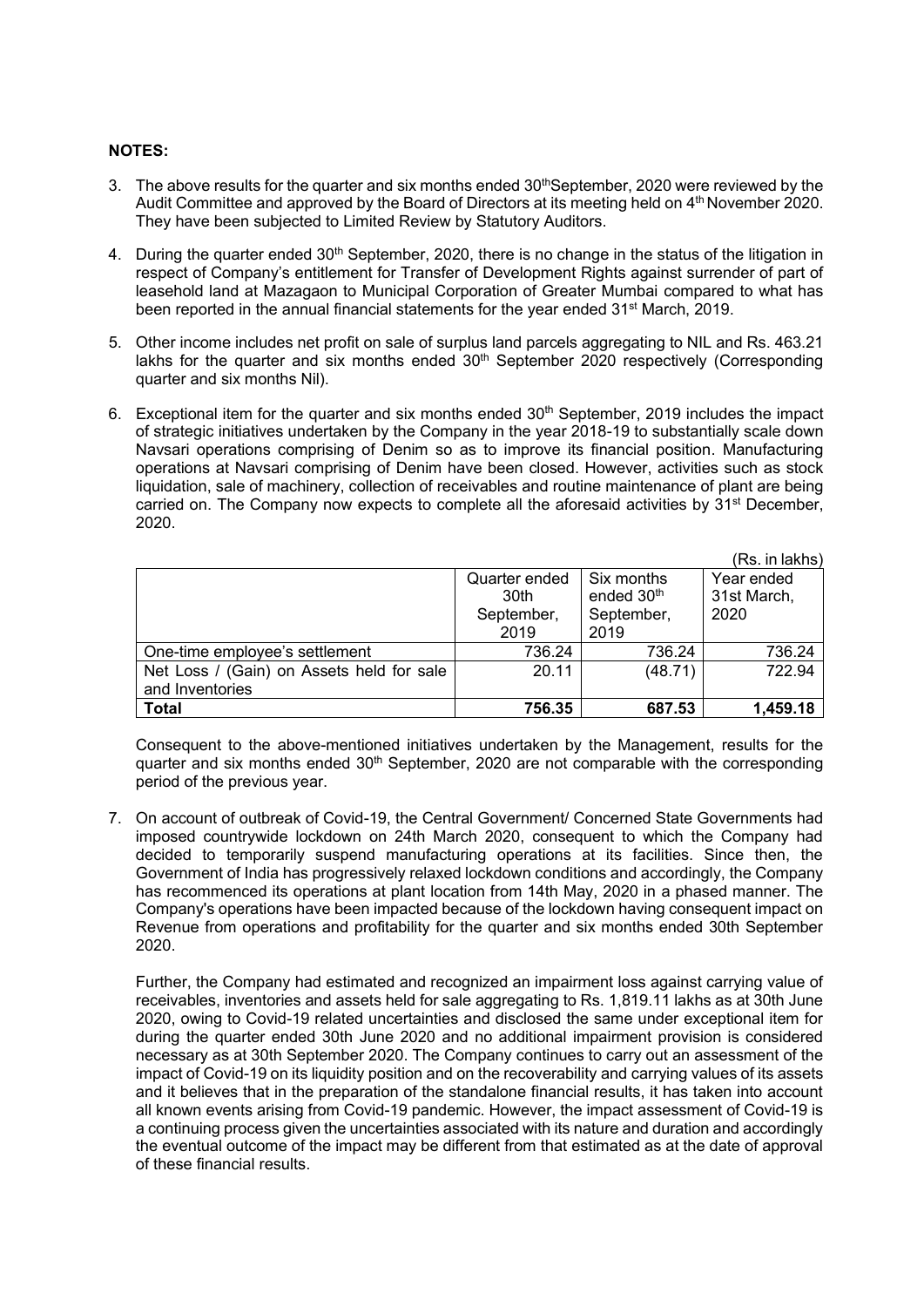- 8. The Company has identified Textile Business as its only primary reportable segment in accordance with the requirements of Ind AS 108, 'Operating Segments'. Accordingly, no separate segment information has been provided.
- 9. Previous period's figures have been reclassified, wherever necessary, to correspond with those of the current period.

In terms of our report attached **For Price Waterhouse Chartered Accountants LLP** Firm Registration No. 012754N/N500016

> Digitally signed by JEETENDRA MIRCHANDANI

+05'30'

**JEETENDRA** MIRCHANDANI Pate: 2020.11.04 15:22:36

**Jeetendra Mirchandani H. A. Mafatlal** Partner Chairman Membership No. 048125 (DIN:00009872)

#### **For and on behalf of the Board of Directors For Mafatlal Industries Limited**

HRISHIKESH ARVIND MAFATLAL Digitally signed by HRISHIKESH ARVIND MAFATLAL Date: 2020.11.04 15:01:46 +05'30'

Pune, November 4, 2020 **Mumbai, November 4, 2020**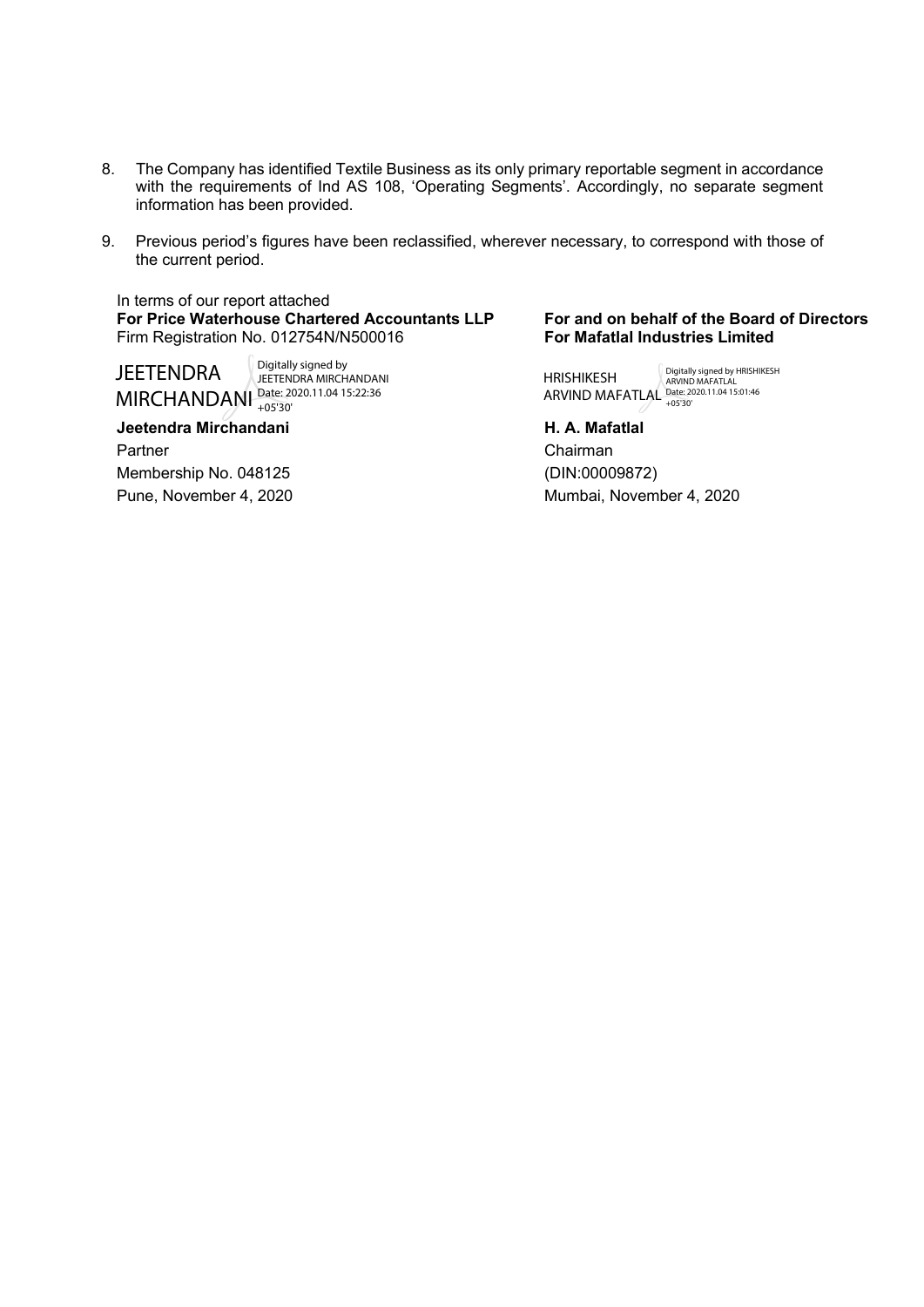## **Price Waterhouse Chartered Accountants LLP**

Review Report to The Board of Directors M/s. Mafatlal Industries Limited 4th Floor, Mafatlal House, H.T. Parekh Marg, Backbay Reclamation, Churchgate, Mumbai – 400 020

- 1. We have reviewed the unaudited standalone financial results of Mafatlal Industries Limited (the "Company") for the quarter and the six months ended September 30, 2020 which are included in the accompanying 'Statement of Unaudited Standalone Financial Results for the quarter and Six months ended September 30, 2020', the standalone statement assets and liabilities as on that date and the standalone statement of cash flows for the six months ended on that date (the "Statement"). The Statement has been prepared by the Company pursuant to Regulation 33 of the SEBI (Listing Obligations and Disclosure Requirements) Regulations, 2015, as amended (the "Listing Regulations, 2015"), which has been digitally signed by us for identification purposes. This Statement, which is the responsibility of the Company's Management and approved by the Board of Directors, has been prepared in accordance with the recognition and measurement principles laid down in Indian Accounting Standard 34 "Interim Financial Reporting" ("Ind AS 34"), prescribed under Section 133 of the Companies Act, 2013, and other accounting principles generally accepted in India. Our responsibility is to express a conclusion on the Statement based on our review.
- 2. We conducted our review in accordance with the Standard on Review Engagement (SRE) 2410, "Review of Interim Financial Information Performed by the Independent Auditor of the Entity" issued by the Institute of Chartered Accountants of India. This Standard requires that we plan and perform the review to obtain moderate assurance as to whether the Statement is free of material misstatement. A review of interim financial information consists of making inquiries, primarily of persons responsible for financial and accounting matters, and applying analytical and other review procedures. A review is substantially less in scope than an audit conducted in accordance with Standards on Auditing and consequently does not enable us to obtain assurance that we would become aware of all significant matters that might be identified in an audit. Accordingly, we do not express an audit opinion.
- 3. Based on our review conducted as above, nothing has come to our attention that causes us to believe that the Statement has not been prepared in all material respects in accordance with the recognition and measurement principles laid down in the aforesaid Indian Accounting Standard and other accounting principles generally accepted in India and has not disclosed the information required to be disclosed in terms of Regulation 33 of the Listing Regulations, 2015 including the manner in which it is to be disclosed, or that it contains any material misstatement.
- 4. We draw attention to Note 7 to the Statement of Standalone Unaudited Financial Results for the quarter and Six months ended September 30, 2020, which describes the management's assessment of the financial impact and liquidity assessment consequent to outbreak of Coronavirus (Covid-19) and uncertainties due to the lock-down and other restrictions related to Covid-19. In view of highly uncertain economic environment, a definitive assessment of the impact on the subsequent periods is highly dependent upon circumstances as they evolve. Our conclusion is not modified in respect of this matter.

For Price Waterhouse Chartered Accountants LLP Firm Registration Number: 012754N/N500016

JEETENDRA MIRCHANDANI Date: 2020.11.04 15:20:48 +05'30 Digitally signed by JEETENDRA MIRCHANDANI

Jeetendra Mirchandani Partner Place: Pune Membership Number: 048125 Date: November 4, 2020 UDIN: 20048125AAAAGW9113

*Price Waterhouse Chartered Accountants LLP, 252, Veer Savarkar Marg, Shivaji Park, Dadar (West), Mumbai – 400 028 T: +91 (22) 66691500, F: +91 (22) 66547804/07* 

Registered office and Head Office: Sucheta Bhawan, 11A Vishnu Digambar Marg, New Delhi – 110002

Price Waterhouse (a Partnership Firm) Converted into Price Waterhouse Chartered Accountants LLP (a Limited Liability Partnership with LLP identity no: LLPIN<br>AAC-5001) with effect from July 25, 2014. Post its conversion to (ICAI registration number before conversion was 012754N)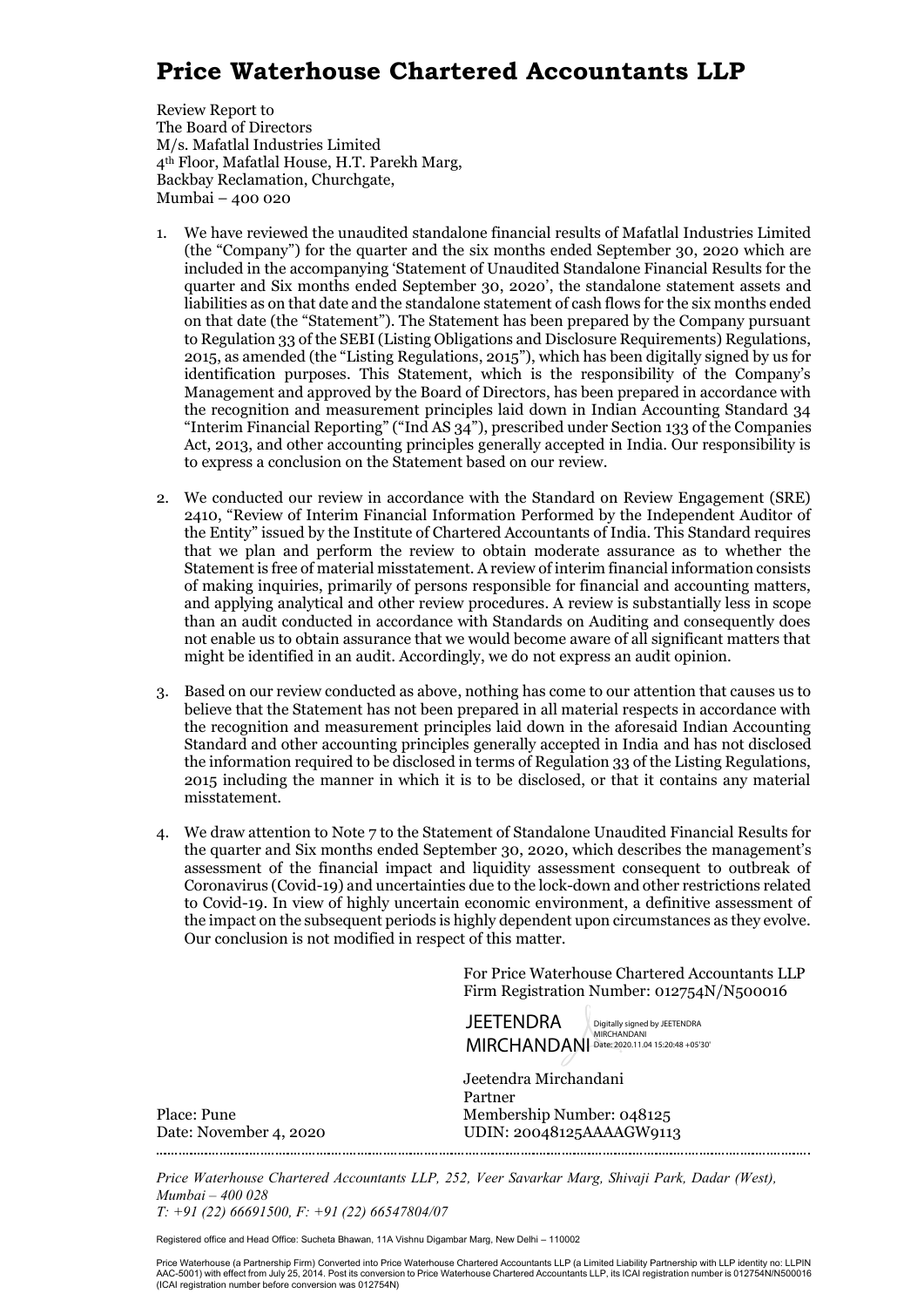|                                                                        | <b>MAFATLAL INDUSTRIES LIMITED</b><br>Regd. Office: 301-302, Heritage Horizon, 3rd Floor, Off C. G. Road, Navrangpura, Ahmedabad - 380 009.<br>Tel:079-26444404-06, Fax:079-26444403, Website:www.mafatlals.com,<br>Email:ahmedabad@mafatlals.com, CIN L17110GJ1913PLC000035                          |                                                                                           |                                                                                    |                                                                                            |                                                                                              |                                                                                             |                                                                                                     |  |
|------------------------------------------------------------------------|-------------------------------------------------------------------------------------------------------------------------------------------------------------------------------------------------------------------------------------------------------------------------------------------------------|-------------------------------------------------------------------------------------------|------------------------------------------------------------------------------------|--------------------------------------------------------------------------------------------|----------------------------------------------------------------------------------------------|---------------------------------------------------------------------------------------------|-----------------------------------------------------------------------------------------------------|--|
|                                                                        | STATEMENT OF UNAUDITED CONSOLIDATED FINANCIAL RESULTS THE QUARTER AND SIX MONTHS ENDED 30TH SEPTEMBER, 2020<br>(Rs. in Lakhs)                                                                                                                                                                         |                                                                                           |                                                                                    |                                                                                            |                                                                                              |                                                                                             |                                                                                                     |  |
|                                                                        |                                                                                                                                                                                                                                                                                                       |                                                                                           | Quarter ended                                                                      |                                                                                            |                                                                                              | <b>Six Months ended</b>                                                                     | <b>Financial Year ended</b>                                                                         |  |
| Sr.<br>No.                                                             | <b>PARTICULARS</b>                                                                                                                                                                                                                                                                                    | 30th September, 2020<br>Unaudited                                                         | 30th June, 2020<br><b>Unaudited</b>                                                | 30th September, 2019<br>Unaudited                                                          | Unaudited                                                                                    | 30th September, 2020 30th September, 2019<br>Unaudited                                      | 31st March, 2020<br>Audited                                                                         |  |
| $\mathbf{1}$<br>a<br>b                                                 | Revenue<br>Revenue from operations<br>Other Income (Refer note no.6)<br>Total Revenue (a + b)                                                                                                                                                                                                         | 17.018.09<br>275.08<br>17,293.17                                                          | 4.083.89<br>835.20<br>4,919.09                                                     | 28.010.01<br>1.155.83<br>29,165.84                                                         | 21.101.98<br>1.110.28<br>22,212.26                                                           | 55.219.94<br>1.557.85<br>56,777.79                                                          | 100.552.94<br>5.677.38<br>106,230.32                                                                |  |
| $\overline{2}$<br>a<br>h<br>$\mathbf c$<br>d<br>e<br>$\mathsf{f}$<br>g | <b>Expenses</b><br>Cost of materials consumed<br>Purchases of stock-in-trade<br>Changes in inventories of finished goods, work-in-progress and stock-in-trade<br>Employee benefits expense<br>Finance costs (Net)<br>Depreciation and amortization expense<br>Other expenses<br><b>Total expenses</b> | 2.984.42<br>9,022.17<br>3,233.56<br>1,276.47<br>542.37<br>438.96<br>1,704.22<br>19.202.17 | 376.73<br>2,348.10<br>796.75<br>1.385.78<br>546.70<br>452.04<br>952.78<br>6.858.88 | 7.252.56<br>15,873.65<br>(569.46)<br>2,245.85<br>858.57<br>418.87<br>3,304.72<br>29,384.76 | 3.361.15<br>11,370.27<br>4,030.31<br>2,662.25<br>1,089.07<br>891.00<br>2,657.00<br>26,061.05 | 14.219.40<br>28,917.40<br>126.65<br>4,738.83<br>1,687.42<br>833.71<br>7,062.35<br>57,585.76 | 29.157.59<br>50,731.71<br>(1,472.10)<br>8,856.36<br>3,143.29<br>1,717.98<br>13,972.24<br>106,107.07 |  |
| 3                                                                      | Profit / (Loss) before exceptional items (1-2)                                                                                                                                                                                                                                                        | (1,909.00)                                                                                | (1,939.79)                                                                         | (218.92)                                                                                   | (3,848.79)                                                                                   | (807.97)                                                                                    | 123.25                                                                                              |  |
| $\overline{4}$                                                         | Exceptional items (Refer note no. 7 and 8)                                                                                                                                                                                                                                                            |                                                                                           | (1,819.11)                                                                         | (756.35)                                                                                   | (1,819.11)                                                                                   | (687.53)                                                                                    | (1,459.18)                                                                                          |  |
| 5                                                                      | Loss before tax $(3 - 4)$                                                                                                                                                                                                                                                                             | (1.909.00)                                                                                | (3,758.90)                                                                         | (975.27)                                                                                   | (5.667.90)                                                                                   | (1.495.50)                                                                                  | (1, 335.93)                                                                                         |  |
| 6<br>a<br>b<br>$\mathbf{c}$                                            | Tax expense: Credit / (Charge)<br>Current tax<br>(Short) / Excess provision of tax for earlier years<br>Deferred tax (charge) / credit<br>Tax expense Credit / (Charge) (Net)                                                                                                                         | $\sim$                                                                                    | ٠<br>÷.                                                                            | $\sim$                                                                                     | ÷.                                                                                           | $\sim$                                                                                      | (34.87)<br>(34.87)                                                                                  |  |
| $\overline{7}$                                                         | Loss for the period $(5 - 6)$                                                                                                                                                                                                                                                                         | (1,909.00)                                                                                | (3,758.90)                                                                         | (975.27)                                                                                   | (5,667.90)                                                                                   | (1, 495.50)                                                                                 | (1,370.80)                                                                                          |  |
| 8<br>9                                                                 | Other comprehensive income<br>Items that will not be reclassified to profit or loss<br>Gain / (Loss) on Fair value of Investments<br>Actuarial Gain / (Loss) on Defined Benefit Obligations (net of tax)<br>Total comprehensive income for the period (7 + 8)                                         | 15,038.78<br>(18.48)<br>13,111.30                                                         | 4,315.60<br>(11.81)<br>544.89                                                      | (1,362.76)<br>(19.73)<br>(2,357.76)                                                        | 19,354.38<br>(30.29)<br>13,656.19                                                            | (8,834.37)<br>(43.62)<br>(10, 373.49)                                                       | (20, 605.35)<br>(290.25)<br>(22, 266.40)                                                            |  |
| 10                                                                     | Profit / (Loss) is attributable to<br>Owners of Mafatlal Industries Limited                                                                                                                                                                                                                           | (1,909.00)                                                                                | (3,758.90)                                                                         | (975.27)                                                                                   | (5,667.90)                                                                                   | (1,495.50)                                                                                  | (1,370.80)                                                                                          |  |
|                                                                        | Non Controlling Interest                                                                                                                                                                                                                                                                              |                                                                                           |                                                                                    |                                                                                            |                                                                                              |                                                                                             |                                                                                                     |  |
| 11                                                                     | Other Comprehensive Income is attributable to<br>Owners of Mafatlal Industries Limited                                                                                                                                                                                                                | (1,909.00)<br>15,020.30                                                                   | (3,758.90)<br>4,303.79                                                             | (975.27)<br>(1,382.49)                                                                     | (5,667.90)<br>19,324.09                                                                      | (1,495.50)<br>(8,877.99)                                                                    | (1,370.80)<br>(20, 895.60)                                                                          |  |
|                                                                        | Non Controlling Interest                                                                                                                                                                                                                                                                              | 15,020.30                                                                                 | 4.303.79                                                                           | (1,382.49)                                                                                 | 19,324.09                                                                                    | (8, 877.99)                                                                                 | (20, 895.60)                                                                                        |  |
| 12                                                                     | Total Comprehensive Income is attributable to<br>Owners of Mafatlal Industries Limited<br>Non Controlling Interest                                                                                                                                                                                    | 13,111.30                                                                                 | 544.89                                                                             | (2,357.76)                                                                                 | 13,656.19                                                                                    | (10, 373.49)                                                                                | (22, 266.40)                                                                                        |  |
|                                                                        |                                                                                                                                                                                                                                                                                                       | 13,111.30                                                                                 | 544.89                                                                             | (2,357.76)                                                                                 | 13,656.19                                                                                    | (10, 373.49)                                                                                | (22, 266.40)                                                                                        |  |
| 13<br>14                                                               | Paid-up equity share capital (face value of Rs. 10/- per share)<br>Other Equity                                                                                                                                                                                                                       | 1,391.28                                                                                  | 1.391.28                                                                           | 1.391.28                                                                                   | 1.391.28                                                                                     | 1.391.28                                                                                    | 1.391.28<br>27,071.60                                                                               |  |
| 15                                                                     | Loss per share [face value of Rs. 10/- per share] (not annualized)<br><b>Basic and Diluted</b>                                                                                                                                                                                                        | (13.72)                                                                                   | (27.02)                                                                            | (7.01)                                                                                     | (40.74)                                                                                      | (10.75)                                                                                     | (9.85)                                                                                              |  |

See accompanying notes to the Financial Results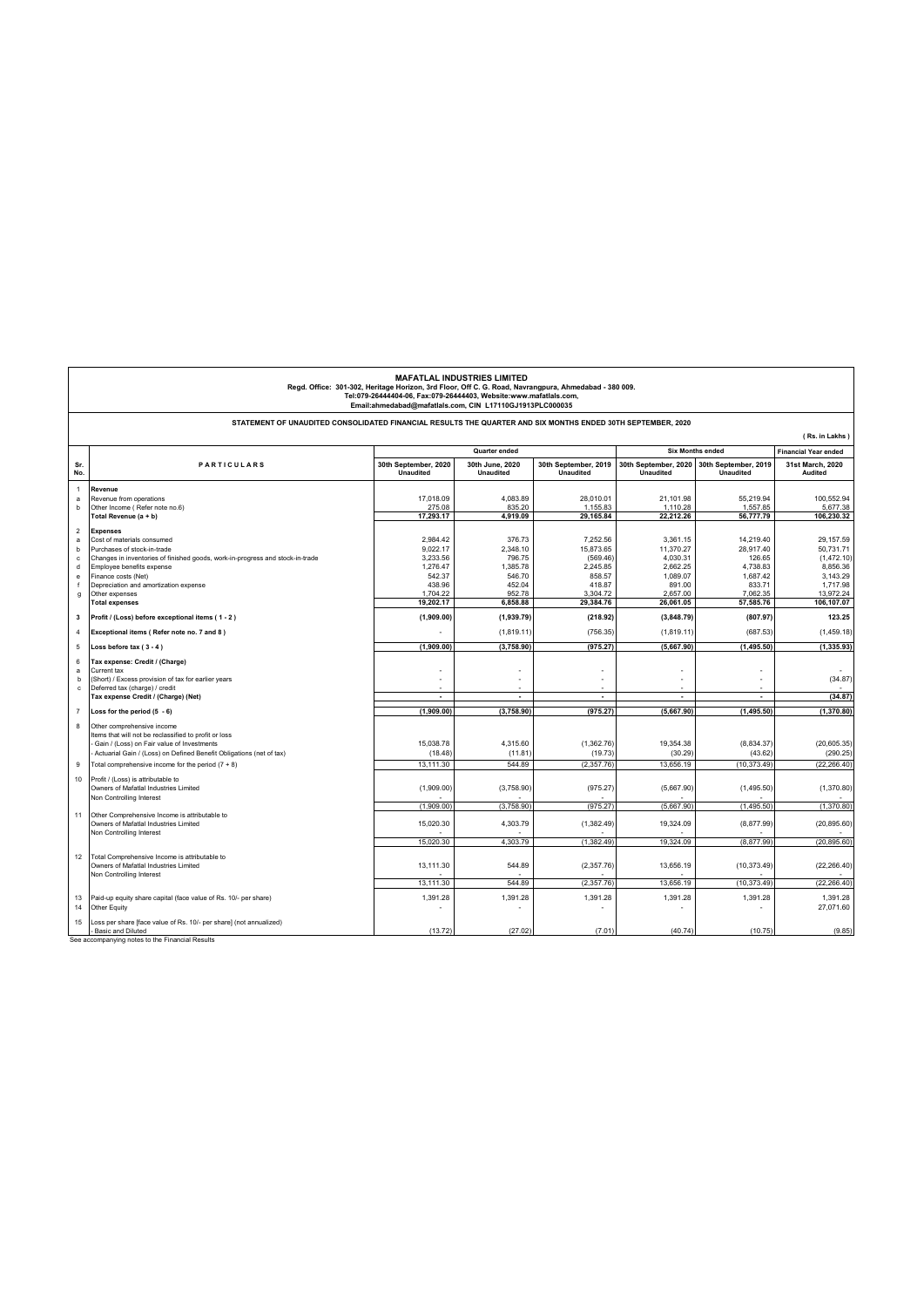|                                                                                                                                                                                          |                                  | (Rs. In Lakhs)                                                       |
|------------------------------------------------------------------------------------------------------------------------------------------------------------------------------------------|----------------------------------|----------------------------------------------------------------------|
| <b>Particulars</b>                                                                                                                                                                       | As at 30th<br>September,<br>2020 | As at 31st<br><b>March, 2020</b><br>Audited                          |
|                                                                                                                                                                                          | <b>Unaudited</b>                 |                                                                      |
| ASSETS                                                                                                                                                                                   |                                  |                                                                      |
| <b>Non Current Assets</b>                                                                                                                                                                |                                  |                                                                      |
| (a) Property, Plant and Equipment                                                                                                                                                        | 12,494.79                        |                                                                      |
|                                                                                                                                                                                          |                                  | 13,154.75                                                            |
| (b) Capital work-in-progress                                                                                                                                                             | 4.25                             |                                                                      |
| (c) Right-of-use Assets                                                                                                                                                                  |                                  | 66.83                                                                |
| (d) Investment Property                                                                                                                                                                  | 248.73                           | 250.68                                                               |
| (e) Intangible assets                                                                                                                                                                    | 290.20                           | 346.34                                                               |
| (f) Financial Assets                                                                                                                                                                     |                                  |                                                                      |
| (i) Investments                                                                                                                                                                          | 36,130.15                        | 16,775.80                                                            |
| (ii) Trade Receivables                                                                                                                                                                   | 33.19                            | 33.20                                                                |
| (iii) Loans                                                                                                                                                                              | 469.19                           | 481.18                                                               |
| (iv) Others financial assets                                                                                                                                                             | 485.91                           | 566.74                                                               |
| (g) Deferred tax assets (net)                                                                                                                                                            | 1,227.96                         | 1,227.96                                                             |
| (h) Other non-current assets                                                                                                                                                             | 76.69                            | 94.19                                                                |
| (i) Income tax asset (net)                                                                                                                                                               | 1,499.88                         | 1,701.46                                                             |
| <b>Total Non - Current Assets</b>                                                                                                                                                        |                                  |                                                                      |
|                                                                                                                                                                                          | 52,960.94                        | 34,699.13                                                            |
|                                                                                                                                                                                          |                                  |                                                                      |
| <b>Current Assets</b>                                                                                                                                                                    |                                  |                                                                      |
| (a) Inventories                                                                                                                                                                          | 6,144.15                         | 10,605.69                                                            |
| (b) Financial Assets                                                                                                                                                                     |                                  |                                                                      |
| (i) Investments                                                                                                                                                                          | 65.00                            | 65.00                                                                |
| (ii) Trade receivables                                                                                                                                                                   | 21,849.71                        | 25,470.16                                                            |
| (iii) Cash and cash equivalents                                                                                                                                                          | 1,712.20                         | 2,697.26                                                             |
| (iv) Bank balances other than (ii) above                                                                                                                                                 | 1,229.13                         | 891.48                                                               |
| (v) Loans                                                                                                                                                                                | 654.76                           | 696.60                                                               |
| (c) Other current assets                                                                                                                                                                 | 3,364.16                         | 4,042.43                                                             |
| (d) Assets held for sale                                                                                                                                                                 | 490.09                           | 2,476.65                                                             |
| <b>Total Current Assets</b>                                                                                                                                                              |                                  |                                                                      |
|                                                                                                                                                                                          | 35,509.20                        | 46,945.27                                                            |
| <b>Total Assets</b>                                                                                                                                                                      | 88,470.14                        | 81,644.40                                                            |
| Equity                                                                                                                                                                                   |                                  |                                                                      |
| (a) Equity Share capital                                                                                                                                                                 | 1,391.22                         | 1,391.22                                                             |
| <b>Other Equity</b>                                                                                                                                                                      |                                  |                                                                      |
| (b) Other equity                                                                                                                                                                         | 40,750.04                        | 27,071.60                                                            |
| (c) Non Controlling Interest                                                                                                                                                             | 4.69                             | 4.69                                                                 |
| <b>Total equity</b>                                                                                                                                                                      | 42,145.95                        | 28,467.51                                                            |
|                                                                                                                                                                                          |                                  |                                                                      |
|                                                                                                                                                                                          |                                  |                                                                      |
| Liabilities                                                                                                                                                                              |                                  |                                                                      |
| <b>Non current Liabilities</b>                                                                                                                                                           |                                  |                                                                      |
| (a) Financial Liabilities                                                                                                                                                                |                                  |                                                                      |
| (i) Borrowings                                                                                                                                                                           | 2,528.31                         | 6,239.24                                                             |
| (ii) Other financial liabilities                                                                                                                                                         | 587.49                           | 606.17                                                               |
| (b) Other non-current liabilities                                                                                                                                                        | 337.60                           | 401.49                                                               |
| <b>Total Non - Current Liabilities</b>                                                                                                                                                   | 3,453.40                         | 7,246.90                                                             |
|                                                                                                                                                                                          |                                  |                                                                      |
| <b>Current Liabilities</b>                                                                                                                                                               |                                  |                                                                      |
| (a) Financial Liabilities                                                                                                                                                                |                                  |                                                                      |
| (i) Borrowings                                                                                                                                                                           | 8,574.06                         | 7,183.52                                                             |
| (ii) Trade payables                                                                                                                                                                      |                                  |                                                                      |
| total outstanding dues of micro enterprises and small enterprises; and                                                                                                                   |                                  | 470.41                                                               |
| total outstanding dues of creditors other than micro enterprises and small enterprises                                                                                                   | 164.66                           |                                                                      |
| (iii) Lease liabilities                                                                                                                                                                  | 24,306.22                        | 30,928.35                                                            |
|                                                                                                                                                                                          | $\overline{\phantom{0}}$         | 74.20                                                                |
|                                                                                                                                                                                          | 6,050.83                         | 2,204.34                                                             |
| (iv) Other financial liabilities                                                                                                                                                         |                                  |                                                                      |
|                                                                                                                                                                                          | 1,408.48                         |                                                                      |
|                                                                                                                                                                                          | 1,295.73                         |                                                                      |
|                                                                                                                                                                                          |                                  |                                                                      |
|                                                                                                                                                                                          | 141.24                           |                                                                      |
|                                                                                                                                                                                          | 929.57                           |                                                                      |
| (b) Provisions<br>(c) Other current liabilities<br>(d) Income Tax Liabilities (Net)<br>(e) Liabilities directly associated with assets held for sale<br><b>Total Current Liabilities</b> | 42,870.79                        |                                                                      |
|                                                                                                                                                                                          |                                  |                                                                      |
| <b>Total Liabilities</b>                                                                                                                                                                 | 46,324.19                        | 1,303.47<br>1,480.96<br>141.24<br>2,143.50<br>45,929.99<br>53,176.89 |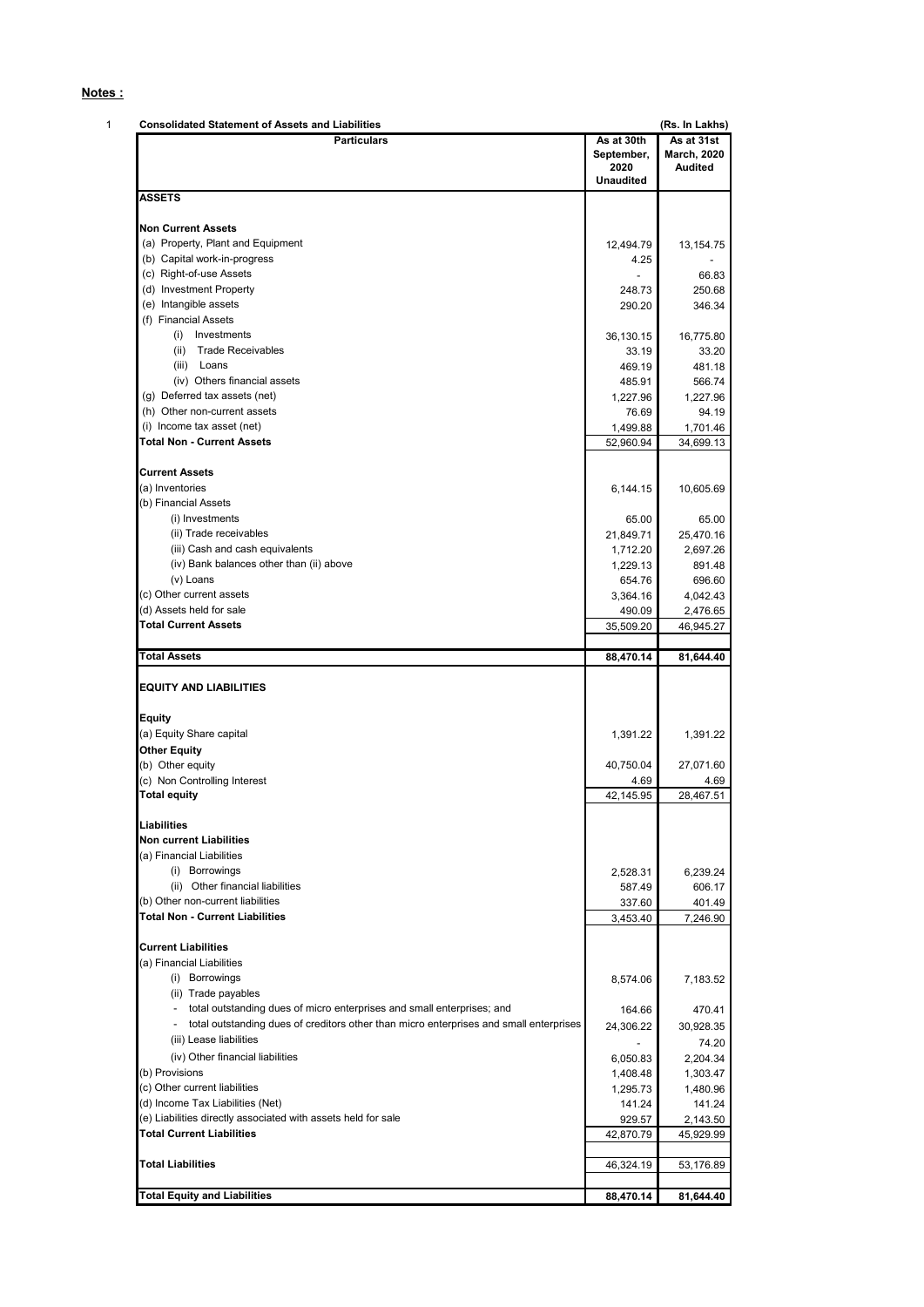| 2 | Consolidated Statement of Cash Flow for the six months ended September 30, 2020                                 |                        | (Rs. In Lakhs)           |
|---|-----------------------------------------------------------------------------------------------------------------|------------------------|--------------------------|
|   | <b>Particulars</b>                                                                                              | <b>Six months</b>      | Six months               |
|   |                                                                                                                 | ended                  | ended                    |
|   |                                                                                                                 | 30th                   | 30th                     |
|   |                                                                                                                 | September,             | September,               |
|   |                                                                                                                 | 2020                   | 2019                     |
|   |                                                                                                                 | <b>Unaudited</b>       | <b>Unaudited</b>         |
|   | A. Cash flow from operating activities                                                                          |                        |                          |
|   | Net (Loss) before exceptional items and tax as per the Statement of Profit and Loss                             | (3,848.79)             | (807.97)                 |
|   | <b>Adjustments for:</b>                                                                                         |                        |                          |
|   | <b>Employee Stock Option Expense</b>                                                                            | 22.25                  | 5.66                     |
|   | Depreciation and amoritsation expenses                                                                          | 891.00                 | 833.71                   |
|   | Finance costs                                                                                                   | 1,089.07               | 1,687.42                 |
|   | Gain on sale of Property Plant and Equipment<br>Interest Income                                                 | (461.74)               | (38.29)                  |
|   | Apportionment of government grant                                                                               | (56.76)<br>(65.09)     | (77.11)<br>(66.70)       |
|   | Dividend income                                                                                                 | (4.44)                 | (636.71)                 |
|   | Rental Income on Investment Properties                                                                          | (145.09)               | (222.29)                 |
|   | Utility and other receipts in respect of investment properties                                                  | (325.26)               | (430.32)                 |
|   | Bad trade and other receivables/ Loans and advances written off (net)                                           | 0.51                   | 6.79                     |
|   | Provision for doubtful debts/advances                                                                           | 20.07                  | 5.21                     |
|   | Net unrealised exchange loss /(gain)                                                                            | 53.76                  | (42.93)                  |
|   | Operating (loss)/profit before working capital changes                                                          | (2,830.51)             | 216.47                   |
|   | Changes in working capital                                                                                      |                        |                          |
|   | Adjustments for (increase) / decrease in operating assets:                                                      |                        |                          |
|   | Inventories                                                                                                     | 4,461.54               | 283.85                   |
|   | Trade receivables                                                                                               | 3,542.64               | (7,328.29)               |
|   | Current Loans and advances                                                                                      | 41.84                  | 0.62                     |
|   | Non current loans and advances                                                                                  | 11.99                  |                          |
|   | Other Current Financial Assets                                                                                  |                        | (16.85)                  |
|   | Other Non Current Financial Assets                                                                              |                        | (50.92)                  |
|   | Other Bank Balances                                                                                             | (337.65)               | 113.27                   |
|   | Other Non Current Assets                                                                                        |                        | $\overline{\phantom{0}}$ |
|   | Other Current Assets                                                                                            | 678.27                 | (82.25)                  |
|   |                                                                                                                 |                        |                          |
|   | Adjustments for increase / (decrease) in operating liabilities:                                                 |                        |                          |
|   | Other Non Current Financial Liabilities                                                                         | (18.68)                | (74.14)                  |
|   | Other Non current Liabilities                                                                                   |                        | 9.08                     |
|   | Trade and other payables                                                                                        | (6,924.38)             | 7,107.45                 |
|   | Other Current Financial Liabilities (excluding current maturities of non current borrowings)                    | (5.83)                 | 17.98                    |
|   | <b>Current Provisions</b>                                                                                       | 75.93                  | (122.65)                 |
|   | <b>Other Current Liabilities</b>                                                                                | (182.97)               | 847.25                   |
|   | <b>Changes in Working Capital</b>                                                                               | 1,342.70<br>(1,487.81) | 704.40<br>920.87         |
|   | Cash (utilised in) / generated from Operations<br>Net income tax (paid) / refunds                               |                        |                          |
|   | Net Cash (outflow) / inflow from operating activities before exceptional items                                  | 201.58<br>(1, 286.23)  | (45.70)<br>875.17        |
|   | <b>Exceptional Items</b>                                                                                        | (1,819.11)             | (687.53)                 |
|   | Net Cash (outflow) / inflow from operating activities                                                           | (3, 105.34)            | 187.64                   |
|   |                                                                                                                 |                        |                          |
|   | B. Cash flow from investing activities                                                                          |                        |                          |
|   | Purchase of Property, Plant and Equipment including capital advances                                            |                        | (178.01)                 |
|   | Proceeds from disposal of Property, Plant and Equipment / Assets held for sale                                  | 1,131.87               | 1,405.22                 |
|   | Purchase of Intangible Assets including intangible under development                                            |                        | (12.01)                  |
|   | Deposits Matured / (Placed) with banks                                                                          | 80.83                  | 262.48                   |
|   | Interest received                                                                                               | 56.76                  | 77.11                    |
|   | Dividend income                                                                                                 | 4.44                   | 636.71                   |
|   | Rental Income on Investment Properties                                                                          | 145.09                 | 222.29                   |
|   | Utility and other receipts in respect of investment properties                                                  | 325.26                 | 430.32                   |
|   | Net cash inflow from investing activities                                                                       | 1,744.25               | 2,844.11                 |
|   |                                                                                                                 |                        |                          |
|   | C. Cash flow from financing activities                                                                          |                        |                          |
|   | Non current Borrowings taken                                                                                    |                        | 3,813.00                 |
|   | <b>Interest Paid</b>                                                                                            | (947.68)               | (1,693.36)               |
|   | Non current borrowings repaid                                                                                   |                        | (1,536.54)               |
|   | Current borrowings taken / (repaid) (Net)                                                                       | 1,390.54               | (2, 555.55)              |
|   | Principal element of lease payments                                                                             | (66.83)                |                          |
|   | Net cash (outflow) / inflow from financing activities<br>Net Increase / (Decrease) in cash and cash equivalents | 376.03<br>(985.06)     | (1,972.45)<br>1,059.30   |
|   | Cash and cash equivalents at the beginning of the period                                                        | 2,697.26               | 1,020.02                 |
|   | Cash and cash equivalents at the end of the period                                                              | 1,712.20               | 2,079.32                 |
|   |                                                                                                                 |                        |                          |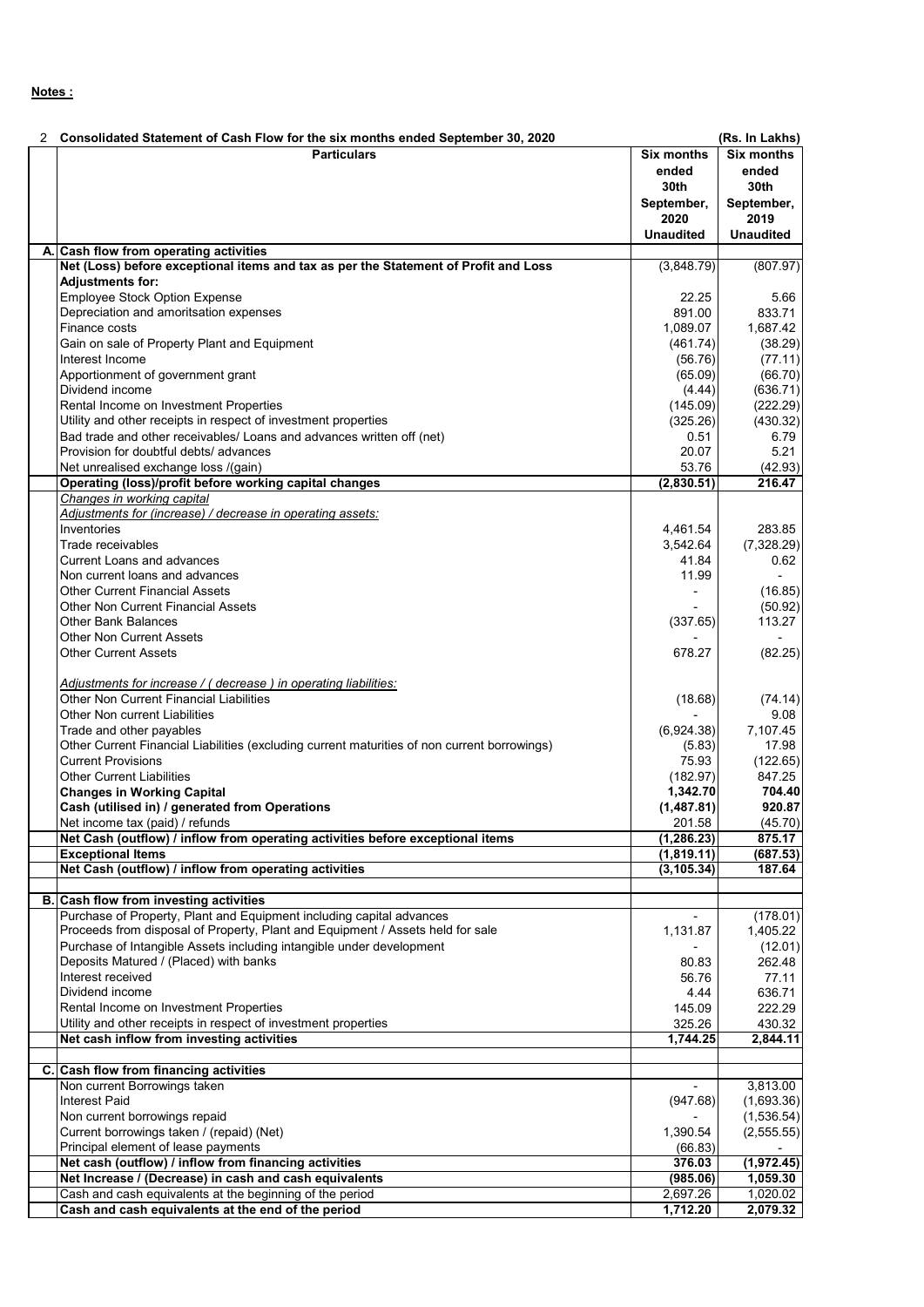## **NOTES:**

- 3. The above results for the quarter and six months ended 30<sup>th</sup>September, 2020 were reviewed by the Audit Committee and approved by the Board of Directors at its meeting held on 4<sup>th</sup> November 2020. They have been subjected to Limited Review by Statutory Auditors.
- 4. The consolidated results include the financial results of two subsidiaries Mafatlal Services Limited (MSL) and Vrata Tech Solutions Private Limited (VTS).
- 5. During the quarter ended 30<sup>th</sup> September, 2020, there is no change in the status of the litigation in respect of Company's entitlement for Transfer of Development Rights against surrender of part of leasehold land at Mazagaon to Municipal Corporation of Greater Mumbai compared to what has been reported in the annual financial statements for the year ended 31<sup>st</sup> March, 2019.
- 6. Other income includes net profit on sale of surplus land parcels aggregating to NIL and Rs. 463.21 lakhs for the quarter and six months ended  $30<sup>th</sup>$  September 2020 respectively (Corresponding quarter and six months Nil).
- 7. Exceptional item for the quarter and six months ended  $30<sup>th</sup>$  September, 2019 includes the impact of strategic initiatives undertaken by the Company in the year 2018-19 to substantially scale down Navsari operations comprising of Denim so as to improve its financial position. Manufacturing operations at Navsari comprising of Denim have been closed. However, activities such as stock liquidation, sale of machinery, collection of receivables and routine maintenance of plant are being carried on. The Company now expects to complete all the aforesaid activities by 31<sup>st</sup> December. 2020.

|                                           |               |                        | (Rs. in lakhs) |
|-------------------------------------------|---------------|------------------------|----------------|
|                                           | Quarter ended | Six months             | Year ended     |
|                                           | 30th          | ended 30 <sup>th</sup> | 31st March,    |
|                                           | September,    | September,             | 2020           |
|                                           | 2019          | 2019                   |                |
| One-time employee's settlement            | 736.24        | 736.24                 | 736.24         |
| Net Loss / (Gain) on Assets held for sale | 20.11         | (48.71)                | 722.94         |
| and Inventories                           |               |                        |                |
| Total                                     | 756.35        | 687.53                 | 1,459.18       |

Consequent to the above-mentioned initiatives undertaken by the Management, results for the quarter and six months ended  $30<sup>th</sup>$  September, 2020 are not comparable with the corresponding period of the previous year.

8. On account of outbreak of Covid-19, the Central Government/ Concerned State Governments had imposed countrywide lockdown on 24th March 2020, consequent to which the Company had decided to temporarily suspend manufacturing operations at its facilities. Since then, the Government of India has progressively relaxed lockdown conditions and accordingly, the Company has recommenced its operations at plant location from 14th May, 2020 in a phased manner. The Company's operations have been impacted because of the lockdown having consequent impact on Revenue from operations and profitability for the quarter and six months ended 30th September 2020.

Further, the Company had estimated and recognized an impairment loss against carrying value of receivables, inventories and assets held for sale aggregating to Rs. 1,819.11 lakhs as at 30th June 2020, owing to Covid-19 related uncertainties and disclosed the same under exceptional item for during the quarter ended 30th June 2020 and no additional impairment provision is considered necessary as at 30th September 2020. The Company continues to carry out an assessment of the impact of Covid-19 on its liquidity position and on the recoverability and carrying values of its assets and it believes that in the preparation of the standalone financial results, it has taken into account all known events arising from Covid-19 pandemic. However, the impact assessment of Covid-19 is a continuing process given the uncertainties associated with its nature and duration and accordingly the eventual outcome of the impact may be different from that estimated as at the date of approval of these financial results.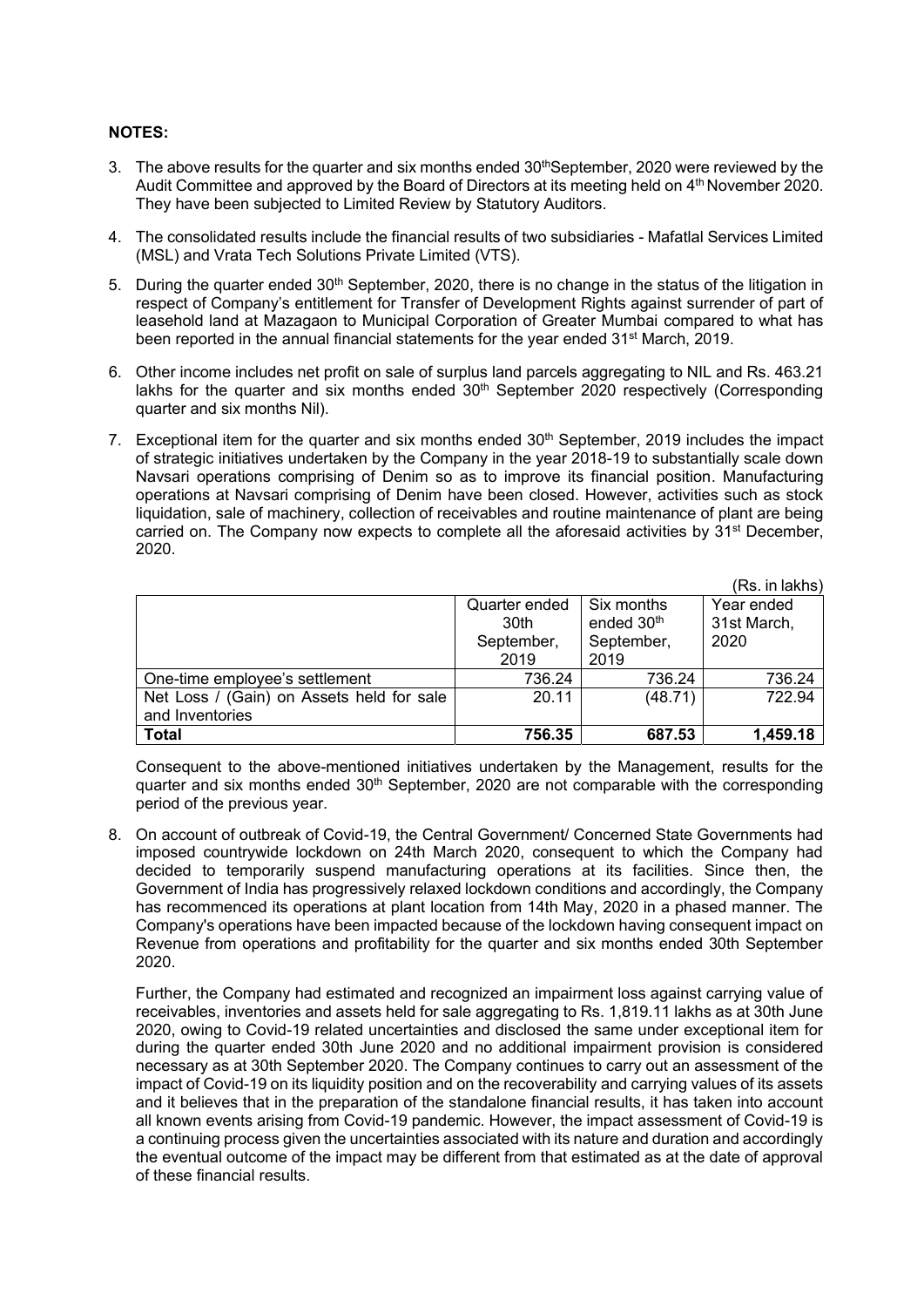- 9. The Company has identified Textile Business as its only primary reportable segment in accordance with the requirements of Ind AS 108, 'Operating Segments'. Accordingly, no separate segment information has been provided.
- 10. Previous period's figures have been reclassified, wherever necessary, to correspond with those of the current period.

In terms of our report attached **For Price Waterhouse Chartered Accountants LLP** Firm Registration No. 012754N/N500016 **Jeetendra Mirchandani H. A. Mafatlal**  Partner Chairman Membership No. 048125 (DIN:00009872) Pune, November 4, 2020 **Mumbai, November 4, 2020 JEETENDRA** MIRCHANDAN MIRCHANDANI I Digitally signed by **JEETENDRA** Date: 2020.11.04 15:23:40 +05'30'

**For and on behalf of the Board of Directors For Mafatlal Industries Limited** 

HRISHIKESH ARVIND MAFATLAL Digitally signed by HRISHIKESH ARVIND MAFATLAL

Date: 2020.11.04 15:02:57 +05'30'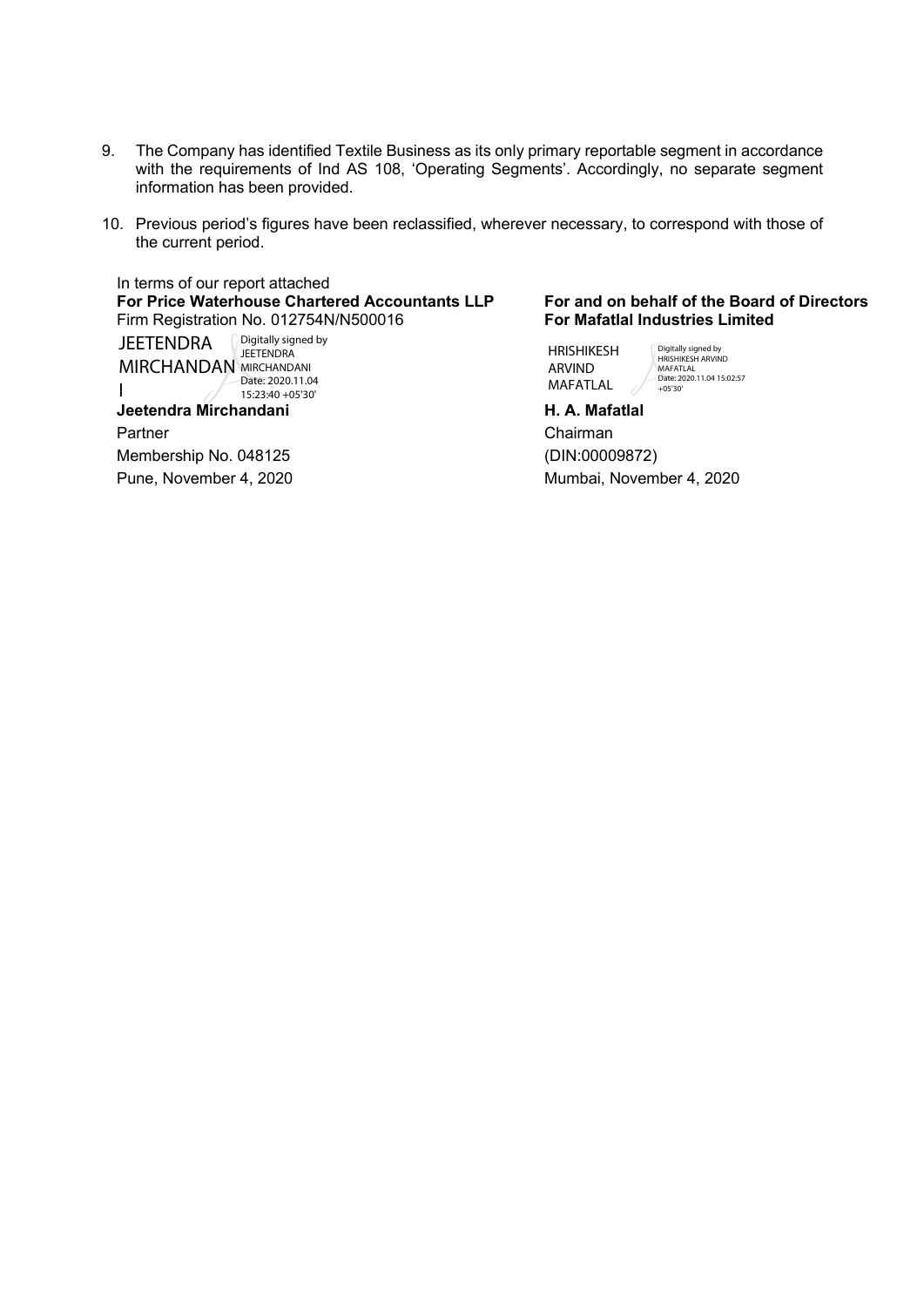## **Price Waterhouse Chartered Accountants LLP**

Review Report to The Board of Directors M/s. Mafatlal Industries Limited 4th Floor, Mafatlal House, H.T. Parekh Marg, Backbay Reclamation, Churchgate, Mumbai – 400 020

- 1. We have reviewed the unaudited consolidated financial results of Mafatlal Industries Limited (the "Parent"), its subsidiaries (the parent and its subsidiaries hereinafter referred to as the "Group"), (refer Note 4 below) for the quarter and the six months ended September 30, 2020 which are included in the accompanying 'Statement of Unaudited Consolidated Financial Results for the quarter and Six months ended September 30, 2020', consolidated statement of assets and liabilities as on that date and consolidated statement of cash flows for the six months ended on that date (the "Statement"). The Statement is being submitted by the Parent pursuant to the requirement of Regulation 33 of the SEBI (Listing Obligations and Disclosure Requirements) Regulations, 2015, as amended (the "Listing Regulations"), which has been digitally signed by us for identification purposes.
- 2. This Statement, which is the responsibility of the Parent's Management and has been approved by the Parent's Board of Directors, has been prepared in accordance with the recognition and measurement principles laid down in Indian Accounting Standard 34 "Interim Financial Reporting" ("Ind AS 34"), prescribed under Section 133 of the Companies Act, 2013, and other accounting principles generally accepted in India. Our responsibility is to express a conclusion on the Statement based on our review.
- 3. We conducted our review of the Statement in accordance with the Standard on Review Engagements (SRE) 2410 "Review of Interim Financial Information Performed by the Independent Auditor of the Entity"*,* issued by the Institute of Chartered Accountants of India. This Standard requires that we plan and perform the review to obtain moderate assurance as to whether the Statement is free of material misstatement. A review of interim financial information consists of making inquiries, primarily of persons responsible for financial and accounting matters, and applying analytical and other review procedures. A review is substantially less in scope than an audit conducted in accordance with Standards on Auditing and consequently does not enable us to obtain assurance that we would become aware of all significant matters that might be identified in an audit. Accordingly, we do not express an audit opinion. We also performed procedures in accordance with the circular issued by the SEBI under Regulation 33 (8) of the SEBI (Listing Obligations and Disclosure Requirements) Regulations, 2015, as amended, to the extent applicable.
- 4. The Statement includes the results of the following entities:
	- a) Mafatlal Services Limited
	- b) Vrata Tech Solutions Private Limited
- 5. Based on our review conducted and procedures performed as stated in paragraph 3 above, nothing has come to our attention that causes us to believe that the accompanying Statement has not been prepared in all material respects in accordance with the recognition and measurement principles laid down in the aforesaid Indian Accounting Standard and other accounting principles generally accepted in India and has not disclosed the information required to be disclosed in terms of Regulation 33 of the Listing Regulations, including the manner in which it is to be disclosed, or that it contains any material misstatement.
- 6. We draw attention to Note 8 to the Statement of Consolidated Unaudited Financial Results for the quarter and Six months ended September 30, 2020, which describes the management's assessment of the financial impact and liquidity assessment consequent to outbreak of Coronavirus (Covid-19) and uncertainties due to the lock-down and other restrictions related to Covid-19. In view of highly uncertain economic environment, a definitive assessment of the impact on the subsequent periods is highly dependent upon circumstances as they evolve. Our conclusion is not modified in respect of this matter.

*Price Waterhouse Chartered Accountants LLP, 252, Veer Savarkar Marg, Shivaji Park, Dadar (West), Mumbai – 400 028* 

*T: +91 (22) 66691500, F: +91 (22) 66547804/07* 

Registered office and Head Office: Sucheta Bhawan, 11A Vishnu Digambar Marg, New Delhi – 110002

Price Waterhouse (a Partnership Firm) Converted into Price Waterhouse Chartered Accountants LLP (a Limited Liability Partnership with LLP identity no: LLPIN<br>AAC-5001) with effect from July 25, 2014. Post its conversion to (ICAI registration number before conversion was 012754N)